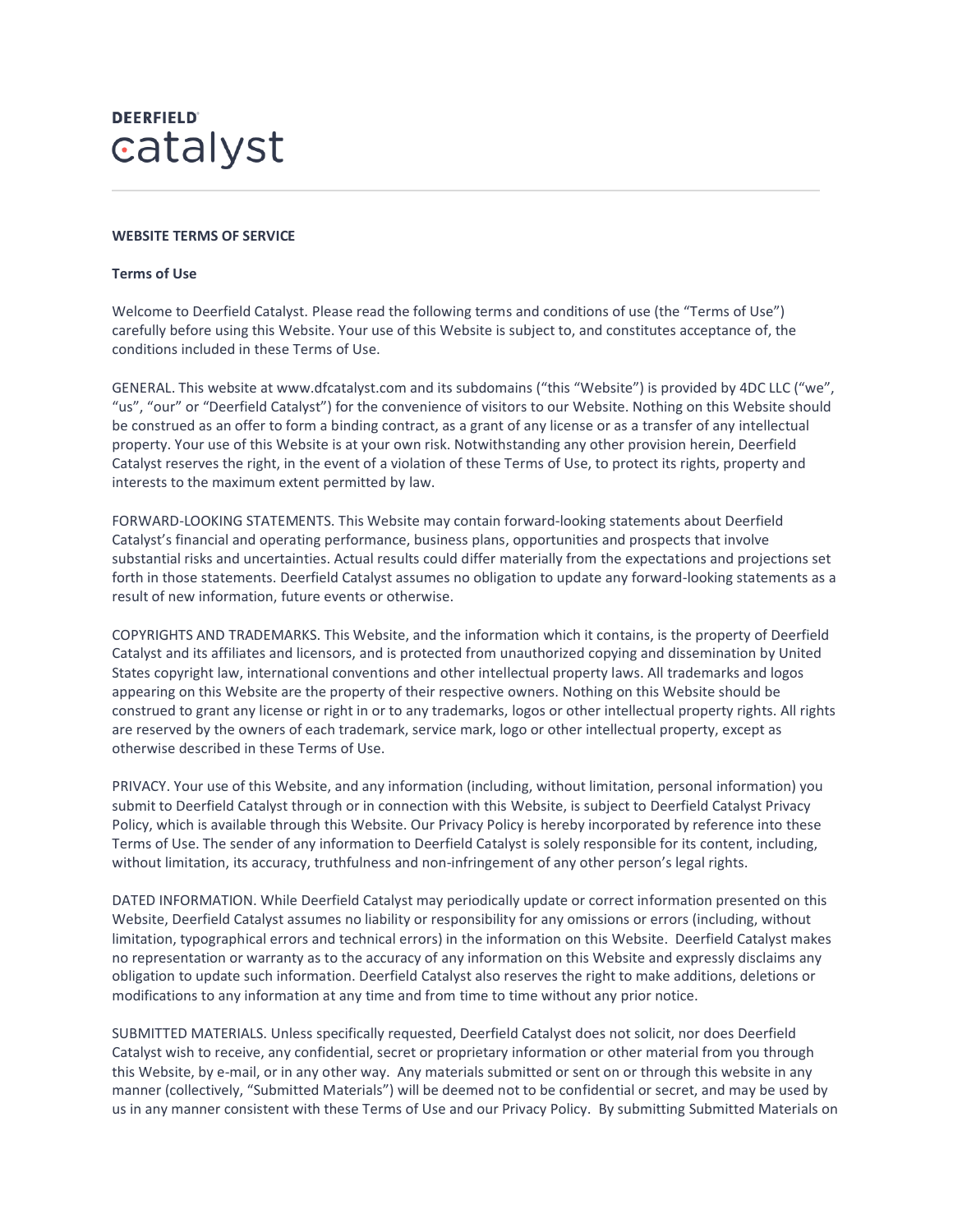this website, you: (i) represent and warrant that you either own your Submitted Materials, or that you have the necessary licenses, rights, consents and permissions to use such Submitted Materials and submit them to this website; and (ii) you grant Deerfield Catalyst a royalty-free, unrestricted, worldwide, perpetual, irrevocable, nonexclusive and fully transferable, assignable and sublicensable right and license to use such material (in whole or part) in any manner and/or to incorporate it (in whole or in part) in other works (including, without limitation, this Website), products or services in any form, media, or technology now known or later developed. Deerfield Catalyst is not obligated to review any Submitted Materials. Deerfield Catalyst cannot be responsible for maintaining any Submitted Material you provide to this website, and we may delete or destroy any such Submitted Material at any time.

LINKS TO OTHER WEBSITES. This Website may contain links to websites maintained by other companies. Deerfield Catalyst is providing these links to you only as a convenience. The inclusion of any link does not imply that Deerfield Catalyst endorses any third-party website or third-party company or product. Deerfield Catalyst does not have any control over the content of such third-party websites and assumes no responsibility whatsoever for the functionality of such websites or for the accuracy of any information presented at such other websites.

LINKS TO THIS WEBSITE. Links to any document published by Deerfield Catalyst on this Website must be made to the home page only, without deleting any frames or our URL address.

NO WARRANTIES. THIS WEBSITE AND OTHER INFORMATION ON OR ACCESSIBLE FROM THIS WEBSITE ARE PROVIDED "AS IS" WITHOUT WARRANTY OF ANY KIND, EITHER EXPRESS OR IMPLIED, INCLUDING, WITHOUT LIMITATION, THE IMPLIED WARRANTIES OF MERCHANTABILITY, FITNESS FOR A PARTICULAR PURPOSE AND NON-INFRINGEMENT. SPECIFICALLY, BUT WITHOUT LIMITATION, DEERFIELD CATALYST DOES NOT WARRANT THAT: (i) THE INFORMATION AVAILABLE THROUGH THIS WEBSITE IS FREE OF ERRORS; (ii) THE CONTENT, FUNCTIONS OR SERVICES PROVIDED BY THIS WEBSITE WILL BE UNINTERRUPTED, SECURE OR FREE OF ERRORS; (iii) DEFECTS WILL BE CORRECTED; OR (iv) THIS WEBSITE OR THE SERVER(S) THAT MAKE IT AVAILABLE ARE FREE OF VIRUSES OR OTHER HARMFUL COMPONENTS.

DEERFIELD CATALYST AND ITS AFFILIATES AND LICENSORS CANNOT AND DO NOT GUARANTEE THAT ANY PERSONAL INFORMATION SUPPLIED BY YOU WILL NOT BE MISAPPROPRIATED, INTERCEPTED, DELETED, DESTROYED OR USED BY OTHERS.

DISCLAIMER. IN NO EVENT SHALL DEERFIELD CATALYST BE LIABLE TO YOU, ANY OTHER USER OF THIS WEBSITE, THIRD-PARTY PROVIDERS OR ANY OTHER PERSON OR ENTITY FOR ANY SPECIAL, INCIDENTAL, PUNITIVE, CONSEQUENTIAL, EXEMPLARY OR OTHER INDIRECT DAMAGES (INCLUDING WITHOUT LIMITATION DAMAGES FOR LOSS OF PROFITS, LOSS OF DATA, LOSS OF USE OR COSTS OF OBTAINING SUBSTITUTE GOODS OR SERVICES) ARISING OUT OF THE USE, INABILITY TO USE, UNAUTHORIZED ACCESS TO OR USE OR MISUSE OF THIS WEBSITE, WHETHER BASED UPON WARRANTY, CONTRACT, TORT (INCLUDING NEGLIGENCE) OR OTHERWISE, EVEN IF WE HAVE BEEN ADVISED OF THE POSSIBILITY OF SUCH DAMAGES OR LOSSES.

LIMITATION. DEERFIELD CATALYST'S AGGREGATE LIABILITY FOR ALL CLAIMS ARISING FROM THESE TERMS OF USE SHALL NOT EXCEED THE GREATER OF (I) \$1.00 OR (II) THE AGGREGATE AMOUNT YOU HAVE PAID TO US FOR ACCESS TO ANY PORTION OF THIS WEBSITE, IF ANY, IN THE THEN-PRIOR TWELVE (12) MONTH PERIOD.

EXCLUSIONS. SOME JURISDICTIONS DO NOT ALLOW THE EXCLUSION OF CERTAIN WARRANTIES OR THE LIMITATION OR EXCLUSION OF LIABILITY FOR INCIDENTAL OR CONSEQUENTIAL DAMAGES. ACCORDINGLY, SOME OF THE ABOVE LIMITATIONS MAY NOT APPLY TO YOU.

NO SOLICITATION OR INVESTMENT ADVICE. Nothing on this Website constitutes or forms a part of any offer for sale or subscription of, or any invitation to offer to buy or subscribe for, any securities, nor should it or any part of it form the basis of, or be relied upon in connection with any contract or commitment whatsoever. Nothing here in is intended to constitute legal, accounting, tax, securities or investment advice, an opinion regarding the appropriateness of any investment, or an offer or a solicitation to buy or sell a security of any type or to engage in